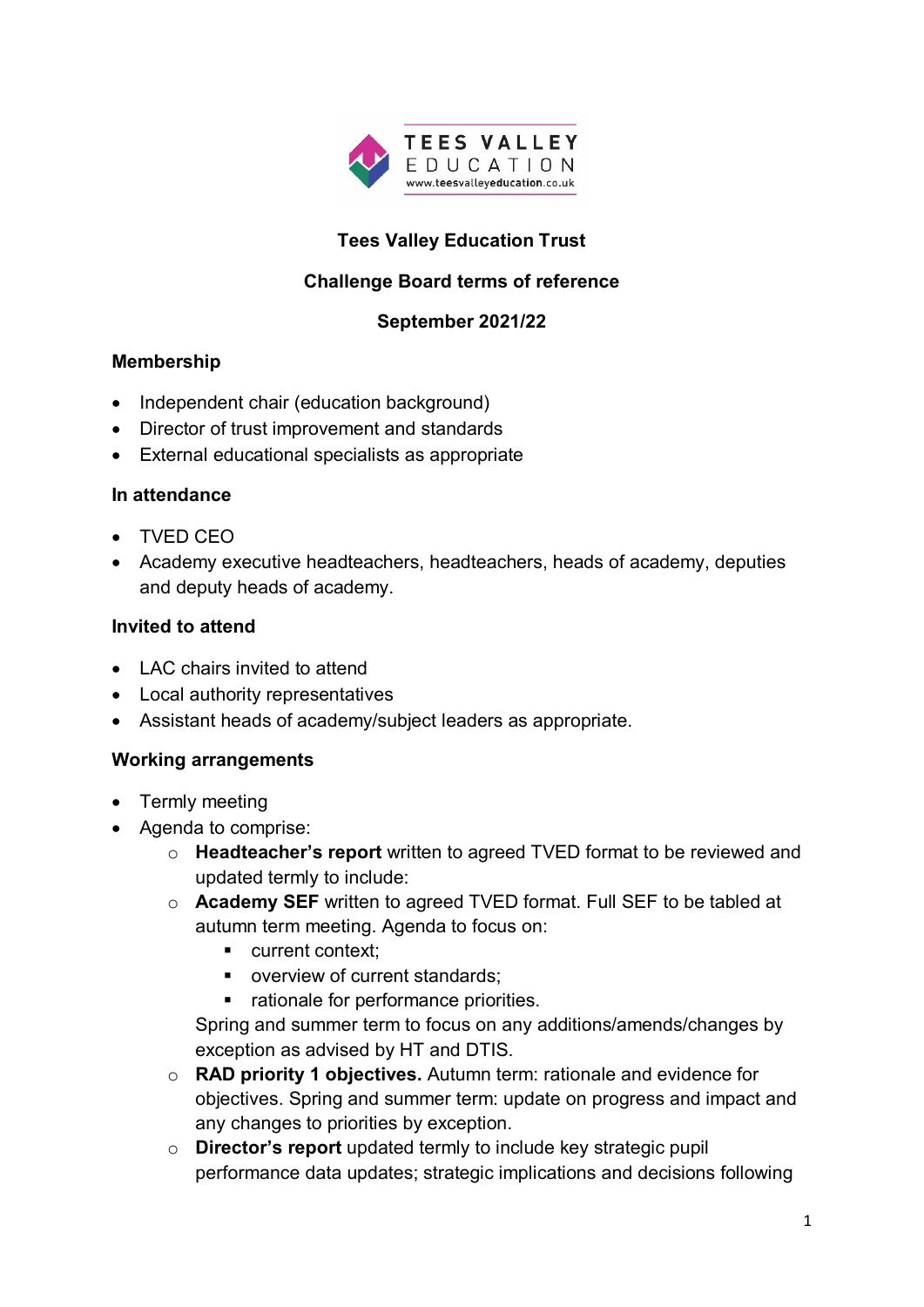latest data outcomes; academy improvement visit (AIV) outcomes; report back from external views including Ofsted inspections and TVED commissioned reviews.

- o **Staffing:** staffing structure reviewed termly to include in-year changes and proposals for following academic year (rationale for staffing changes to triangulate with director's report; HT report and SEF including rationale for UPS appointments and focus and evidence of accelerating progress)
- o **Risk register:** reviewed termly
- o **Trust-wide contribution and outreach:** to include:
	- **trust support/challenge for individual academies;**
	- academy contribution to trust-wide developments and initiatives;
	- academy outreach work;
	- emerging performance and standards issues for the trust.

## **Roles and responsibilities**

- Review of each academy's context, including:
	- o Social and economic context
	- o Pupil numbers and mobility
	- $\circ$  Attendance (pupils and staff)
	- o Vulnerable pupils and family support
	- o Post-covid recovery:
		- **•** recovery curriculum (trust and academy)
		- **•** blended learning offer
		- **developing resilience**
	- o Enrichment curriculum: external visits; special projects; well-being support
	- o Finance: implications for standards and pupil progress
	- o Health and safety: implications for standards and pupil progress
	- o Outreach work
- Strategic review of termly updates of each academy's SEF
- Strategic review of each academy's priority 1 objectives. Termly update on rationale, progress and evidence of outcomes.
- Strategic review of curriculum delivery and development: linked to top priorities; wider curriculum; enrichment curriculum and trust-wide developments
- Strategic review of director's report on termly pupil performance data outcomes, cross-referenced to SEF and any external reviews to focus on evidence of impact and decisions about actions to be taken, to include specialist units where appropriate.
- Strategic review of outcomes of internal and external TVED commissioned reviews and OFSTED inspections and response.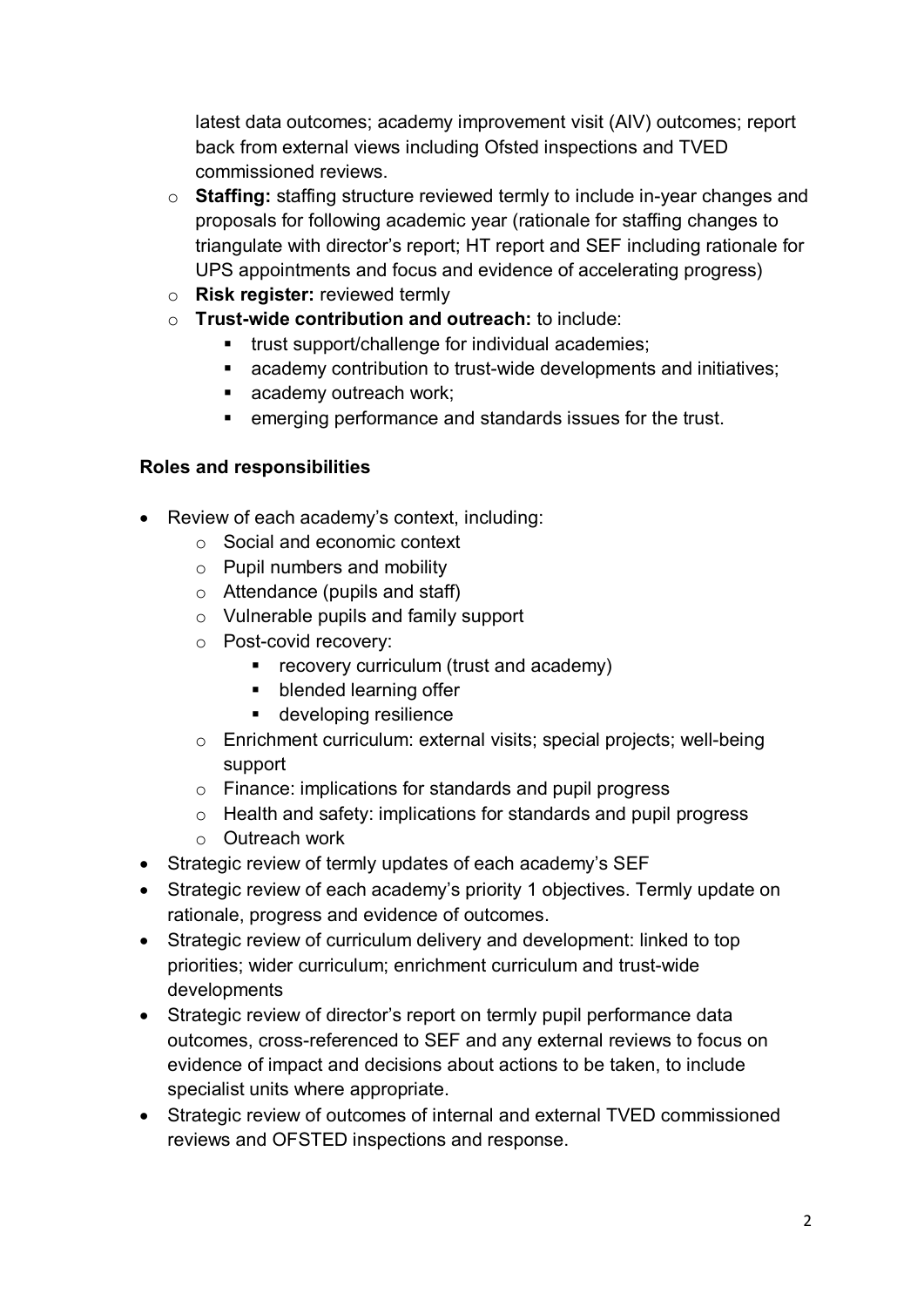- Staffing: to include: leadership capacity and sustainability; staffing structures in support of effective curriculum delivery; non-teaching and support staff; staffing pressures
- Strategic review of each academy's risk register updated termly to focus on rationale for key risks and effectiveness of proposed and implemented risk mitigation
- Recommendations to standards committee re key strategic risks and developments required for each academy and trust-wide implications: via chair's termly report to standard's committee.

# **Reporting arrangements**

- CB minutes to be circulated to TVED directors, academy leaders and standards committee members, and LAC chairs.
- Chair of CB drafts independent report for termly standards committee meeting to include key strategic individual and trust wide issues for trustees' consideration.
- CB makes recommendation to CEO for need to establish an IMB in specific academies for CEO to take to trustees for approval.

## **Interim Management Board (IMB) terms of reference**

## **Membership**

- Independent challenge board chair
- TVED CEO
- External specialist education experts as appropriate

## **In attendance**

- Director of trust improvement and standards.
- Academy executive headteachers, headteachers, heads of academy, deputies and deputy heads of academy.

# **By invitation**

- LAC chair
- Assistant heads of academy/subject leaders

# **Working arrangements**

- Half termly meetings
- Agenda to comprise:
	- o **IMB report:** Report on key issues identified by IMB